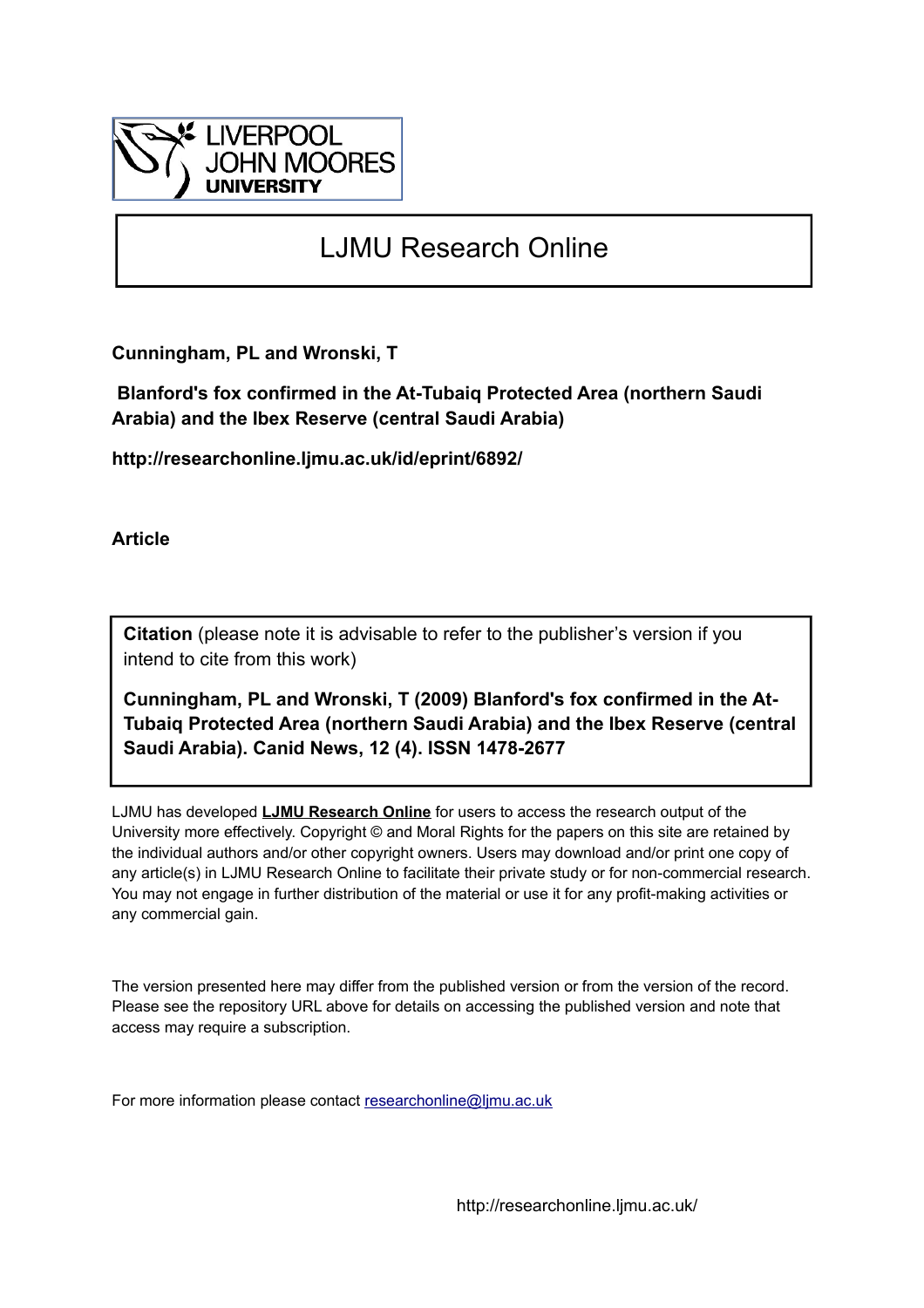



Copyright © 2009 by the IUCN/SSC Canid Specialist Group. ISSN 1478-2677

The following is the established format for referencing this article: Cunningham, P.L. and Wronski, T. 2009. Blanford's fox confirmed in the At-Tubaiq Protected Area (northern Saudi Arabia) and the Ibex Reserve (central Saudi Arabia). Canid News 12.4 [online] URL: http://www.canids.org/canidnews/12/Blanfords\_fox\_in\_Saudi\_Arabia.pdf.

### **Distribution Update**

## **Blanford's fox confirmed in the At-Tubaiq Protected Area (northern Saudi Arabia) and the Ibex Reserve (central Saudi Arabia)**

Peter L. Cunningham<sup>1\*</sup> and Torsten Wronski<sup>1</sup>

1King Khalid Wildlife Research Centre, Thumamah, P. O. Box 61681, Riyadh, Kingdom of Saudi Arabia and the Zoological Society of London.

\* Correspondence author: Email: pckkwrc@yahoo.co.uk

Keywords: Saudi Arabia, At-Tubaiq Protected Area, Ibex Reserve, distribution, range extension, Blanford's fox, *Vulpes cana*

### **Abstract**

Confirmed – new records – of Blanford's fox *Vulpes cana* from the At-Tubaiq Protected Area in northern Saudi Arabia and the Ibex Reserve in central Saudi Arabia extends the recognised range of the species within Saudi Arabia and the Arabian Peninsula.

### **Introduction**

Blanford's fox *Vulpes cana* Blanford, 1877 is a secretive and rarely observed mountain dwelling nocturnal arid-adapted fox that occurs along the mountainous periphery of the Arabian Peninsula (Geffen et al. 2004). The documented distribution of the Blanford's fox was originally limited to Central Asia, Iran,

Afghanistan, Pakistan and India and only recently noted to occur on the Arabian Peninsula (Kingdon 1990; Nader 1990; Al-Khalili 1993; Roberts 1997). Arabian specimens have been recorded from Oman, Israel/Palestine, Saudi Arabia, Sinai Peninsula (Egypt) and the United Arab Emirates (Mendelssohn et al*.* 1987; Nader 1990; Harrison and Bates 1991; Geffen et al. 1992a/b/c; Geffen et al. 1993; Al-Khalili 1993; Stuart and Stuart 1995; Spalton and Willis 1999; Llewellyn-Smith 2000; Cunningham and Howarth 2002; Drew 2003; Stuart and Stuart 2003; Geffen et al. 2004).

Ginsberg and MacDonald (1990) suggested that Blanford's fox probably occurred throughout suitable habitat in Arabia while Geffen et al. (1993) suggested that they have a much larger range than was earlier believed. Although probably more widespread than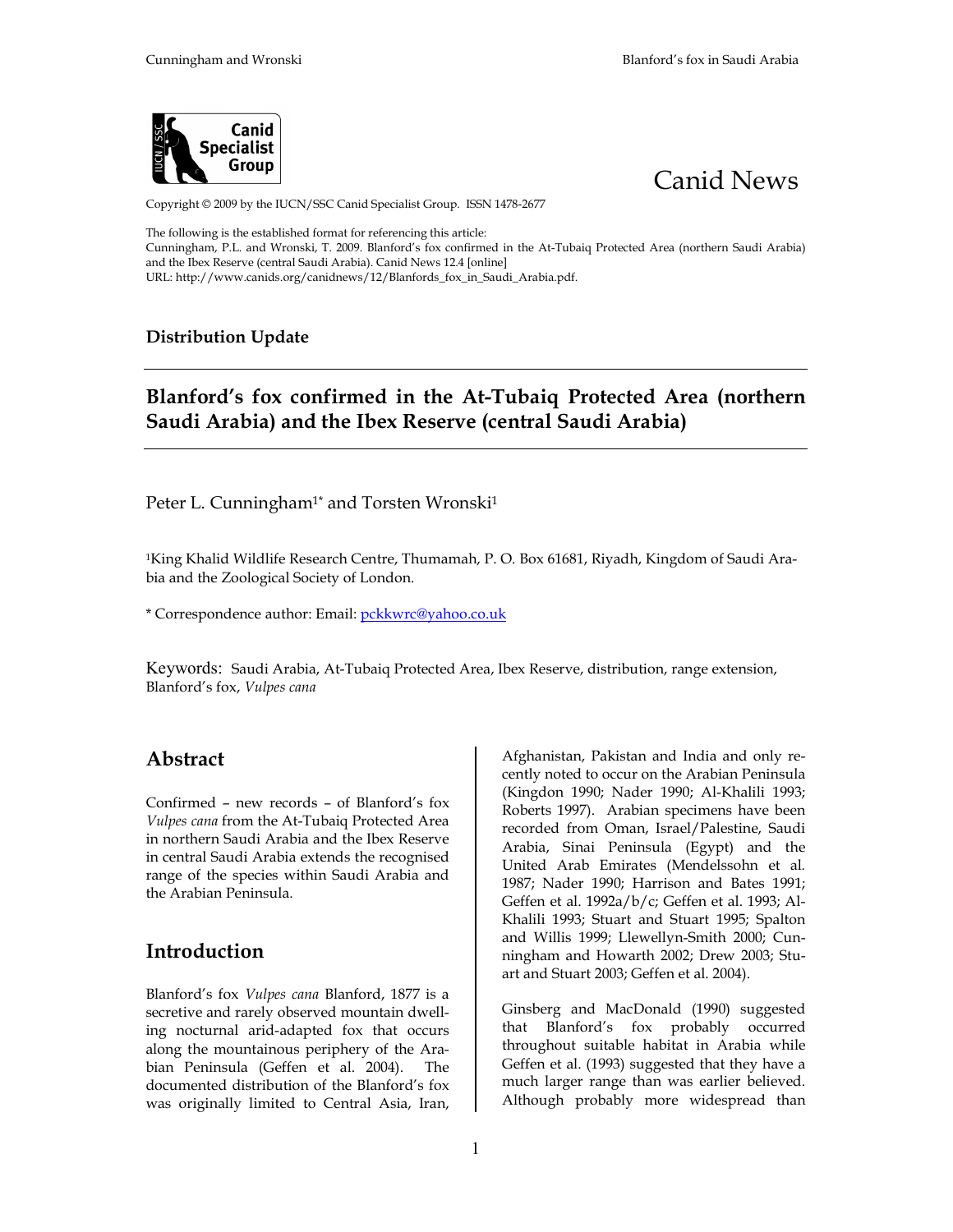currently documented, it is an understudied species – especially in Saudi Arabia – and currently listed as *Least Concern* (LC) by the IUCN (IUCN 2009) and has a CITES protection status of CITES Appendix II (2008).

The aim of this paper is to update the distribution of Blanford's fox in Saudi Arabia by providing new locations representing an expansion of their range in northern and central Saudi Arabia, including away from the accepted peripheral Arabian Peninsula range.

approximately 400km inland. It stretches from the north of Riyadh southwards to Uruq bani M'Arid, approximately 250km north of Najran on the Yemen border where it peters out into the Empty Quarter. The Ibex Reserve harbours a small population of reintroduced mountain gazelle (*Idmi*) *Gazella gazella* and canids confirmed from the area include red fox *Vulpes vulpes arabica*, Arabian wolf *Canis lupus pallipes* and occasionally feral dogs (Child and Grainger 1990; Wronski and Macasero 2008).



**Figure 1.** Map of Saudi Arabia indicating the location of the At-Tubaiq Protected Area (northern Saudi Arabia) and the Ibex Reserve (central Saudi Arabia) (Triangles indicate the approximate positions of the Blanford's fox sightings in the Protected Areas). Stars indicate the approximate positions of the previously reported sightings from south-western Saudi Arabia.

### **Methods**

#### **Ibex Reserve**

The Ibex Reserve is an isolated massive with steep walled incised canyons and located approximately 200km south of Riyadh in the Tuwaiq escarpment in central Saudi Arabia (23°30'N, 46°00E) (Figure 1). It is 2,369km² in size and was established in 1988 for the protection of the only known relict population of Nubian ibex *Capra nubiana* in the Tuwayq Mountains and the central Najd region (Child and Grainger 1990). The Tuwaiq escarpment runs parallel to the Gulf of Arabia in the east,

#### **At-Tubaiq Protected Area**

The At-Tubaiq Protected Area is an eroded sedimentary plateau, demarcated by a low escarpment from a sandy plain situated adjacent to the northwest international boundary with Jordan in northern Saudi Arabia (29°30'N, 37°30E) (Figure 1). It is 12,200km² in size and was established in 1989 for the protection of the northern plains and the most northern population of Nubian ibex in Saudi Arabia (Child and Grainger 1990). Domestic stock can frequently be found within the Protected Area. Canids confirmed from the area include red fox, Rüppell's fox *Vulpes rueppelli* and Arabian wolf (Kingdon 1990; Harrison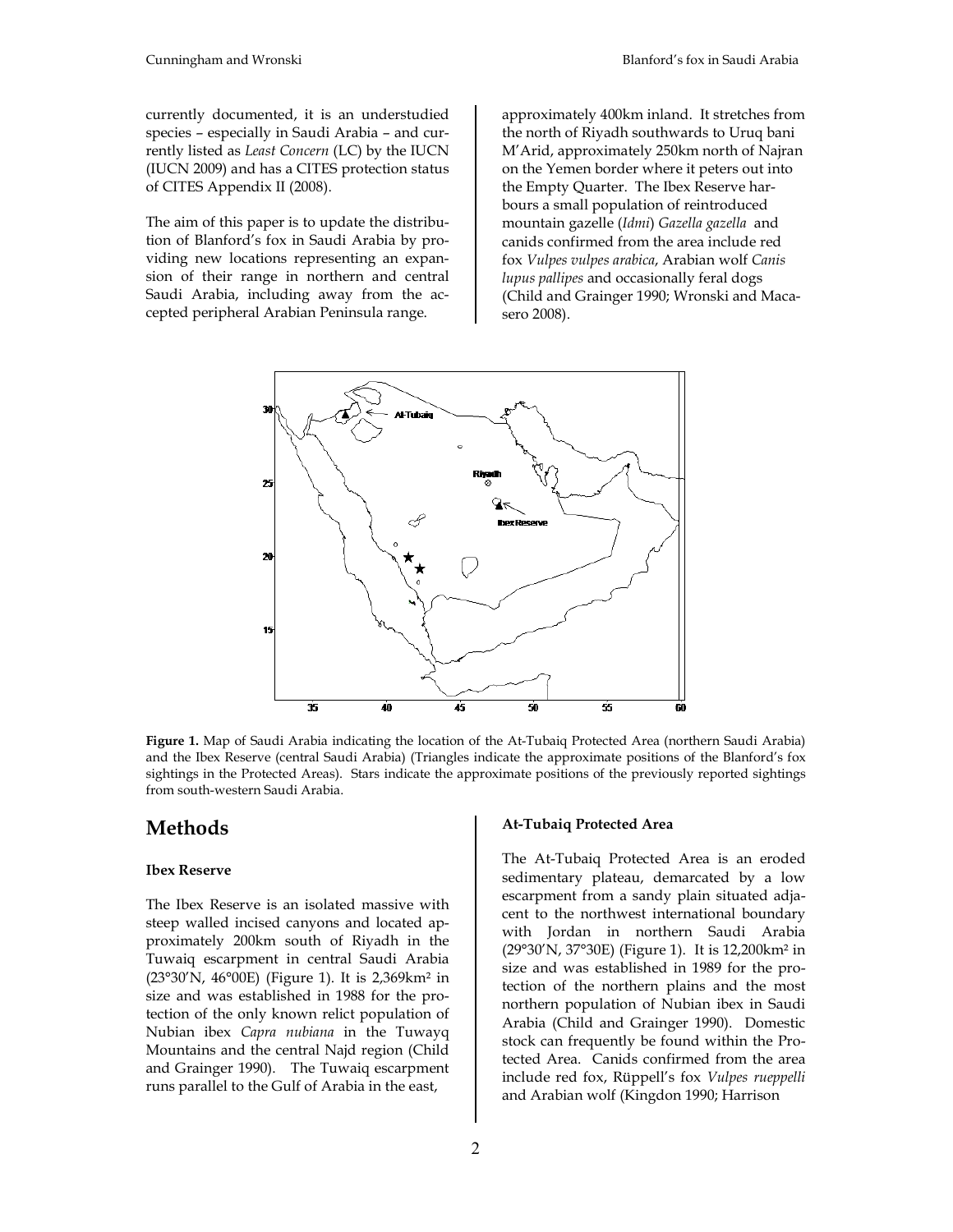and Bates 1991; Wacher and Strauss 2000; Wacher 2001).

As part of a larger study on the home range and territoriality of *G. gazella* using middens as a possible indicator thereof in the Ibex Reserve, camera traps were used to photograph gazelle activities related to middens. Camera trapping using Trailmaster 35mm cameras has been ongoing for a number of years with various size classes of middens under observation. Cameras were also placed at natural springs in the area to photograph gazelle (including ibex) drinking intervals and population numbers (Wakefield et al. 2006), and during these photographic trapping sessions opportunistic sightings of other species were made. A limited biodiversity survey conducted mainly to survey the presence of mountain gazelle in At-Tubaiq Protected Area also included the use of camera traps to confirm the presence of other, especially nocturnal, wildlife.

### **Results**

During November 2001 a Blanford's fox individual with black tail tip was photographed at night in Wadi Asharat in the At-Tubaiq Protected Area, approximately 350km inland from the Red Sea (Wacher 2001) (Figure 2a,b).

During 2004 an individual Blanford's fox with black tail tip was photographed at night in Wadi Mutam (Ghaba) in the Ibex Reserve, approximately 400km inland from the Arabian

Gulf (Attum 2004) (Figure 3). Of all the trapping nights over the last few years using up to a maximum of five cameras, this was the only sighting of Blanford's fox.

# **Discussion**

These Blanford's foxes photographed in the At-Tubaiq Protected Area (Wacher 2001) and the Ibex Reserve (Attum 2004) confirm their existence in northern Saudi Arabia and the Tuwaiq Mountains of central Saudi Arabia.

A number of species accounts include Blanford's fox from Saudi Arabia although very few confirmed sightings have been documented. Confirmed sightings from Saudi Arabia include a road kill 40km southeast of Biljurshi and a photographed individual at Jebal Shada, both sightings in south-western Saudi Arabia in the Asir Mountains (Harrison and Bates 1991).

Maps on the distribution of Blanford's fox include south-western Saudi Arabia (Kingdon 1990; Harrison and Bates 1991; Geffen et al. 2004) with Geffen et al. (2004) including the entire western mountainous region of Saudi Arabia from the Yemen border up to the Jordanian border as suspected range.

The Blanford's fox sighting from the At-Tubaiq Protected Area in northern Saudi Arabia falls within the suspected range as



**Figure 2a,b.** Blanford's fox photographed in the At-Tubaiq Protected Area in northern Saudi Arabia (Wacher 2001).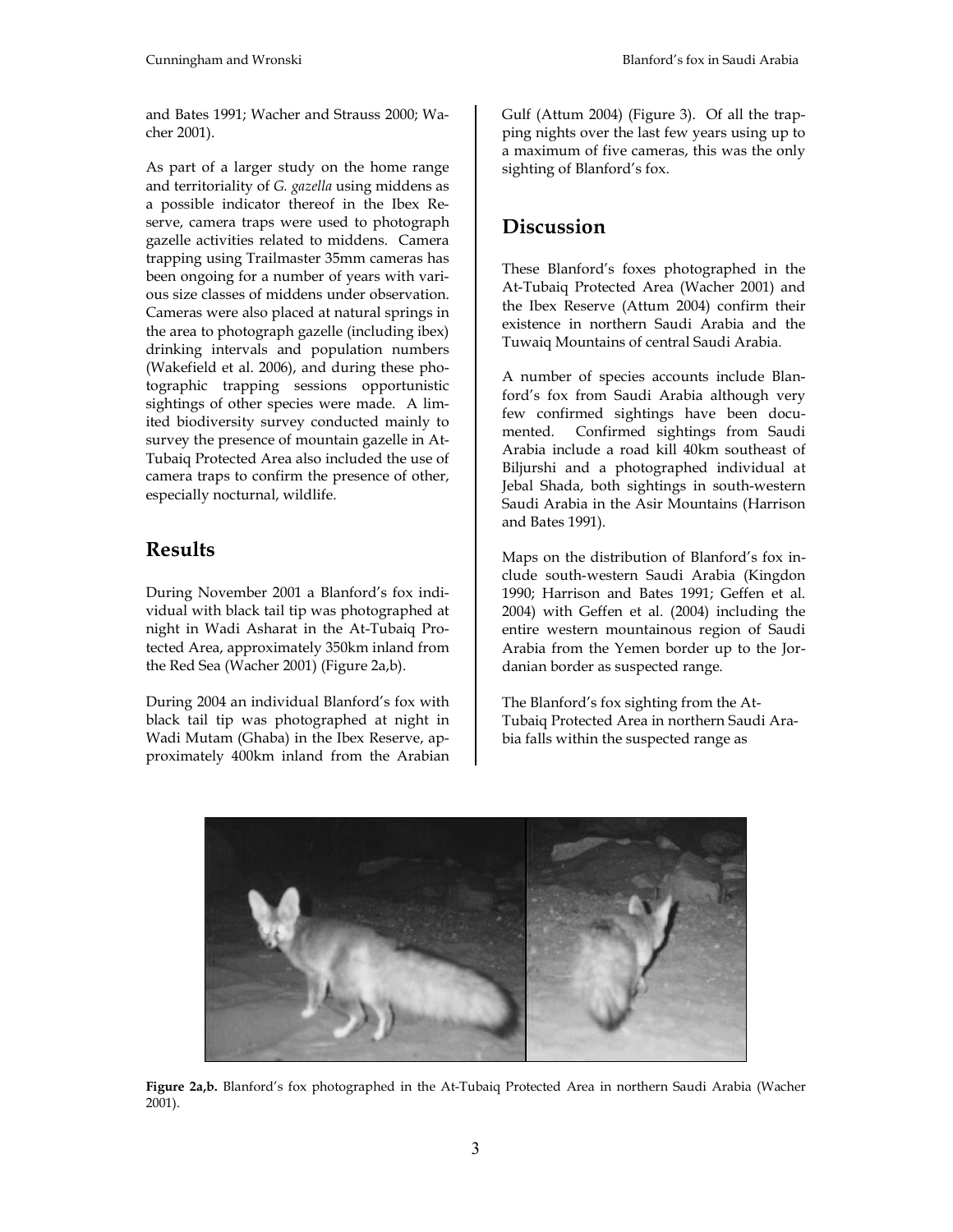

**Figure 3.** Blanford's fox photographed in the Ibex Reserve in central Saudi Arabia (Attum 2004).

indicated by Geffen et al. (2004) – i.e. the western mountainous region of Saudi Arabia – and Ginsberg and MacDonald (1990) – i.e. suitable habitat. However, the Blanford's fox sighting from the Ibex Reserve is viewed as a range extension from its known range in the Asir Mountains in south-western Saudi Arabia eastwards to central Saudi Arabia, a distance of approximately 800km inland (400km from the Arabian Gulf). The closest other confirmed sightings (except for the At-Tubaiq Protected Area individual – this report) are from the Jebal Samhan (Dofar region) area north of Salalah in southern Oman (Harrison and Bates 1991; Spalton and Willis 1999) and the limestone inselberg – Jebal Hafit – in south-eastern United Arab Emirates (Drew 2003) as well as other mountainous wadis in the UAE (Stuart and Stuart 1995; Cunningham and Howarth 2002), all these areas approximately 1,000km away, respectively. These last mentioned areas are separated from the Tuwaiq Mountains by the Rub al Khali or Empty Quarter, the largest inland sand see in the world thus denying potential movement of Blanford's fox between the Tuwaiq Mountains eastwards and southwards.

Blanford's fox was not thought to occur in the Ibex Reserve or the At-Tubaiq Protected Area when first established as protective areas in 1988/89 as Child and Grainger (1990) did not

4

include them in the System Plans for these areas. The At-Tubaiq Protected Area Master Management Plan (Seddon and Khan 1996) and subsequent surveys in 1997 (Robertson et al. 1997) and Wacher and Strauss (2000) in the At-Tubaiq Protected Area also make no mention of Blanford's fox. With the exception of the records from the Asir Mountains in southwestern Saudi Arabia no other sightings have been documented from Saudi Arabia although this is an understudied species with very few biodiversity surveys having been conducted throughout the Kingdom, especially true for the rugged, often inaccessible, mountainous regions. With these confirmed sightings from northern Saudi Arabia as well as the Tuwaiq Mountains in central Saudi Arabia, Blanford's fox is expected to occur more widespread throughout the mountainous areas of Saudi Arabia, including the central Tuwaiq escarpment.

The status of Blanford's fox from Saudi Arabia is unknown, but it would be reasonable to assume that they are widespread throughout the mountainous areas although their densities are not high. As any other carnivore they would be indiscriminately persecuted as livestock predators or included as collateral damage during the poisoning of carcasses targeting other predators, a major concern for the species. Although carnivores were not specifi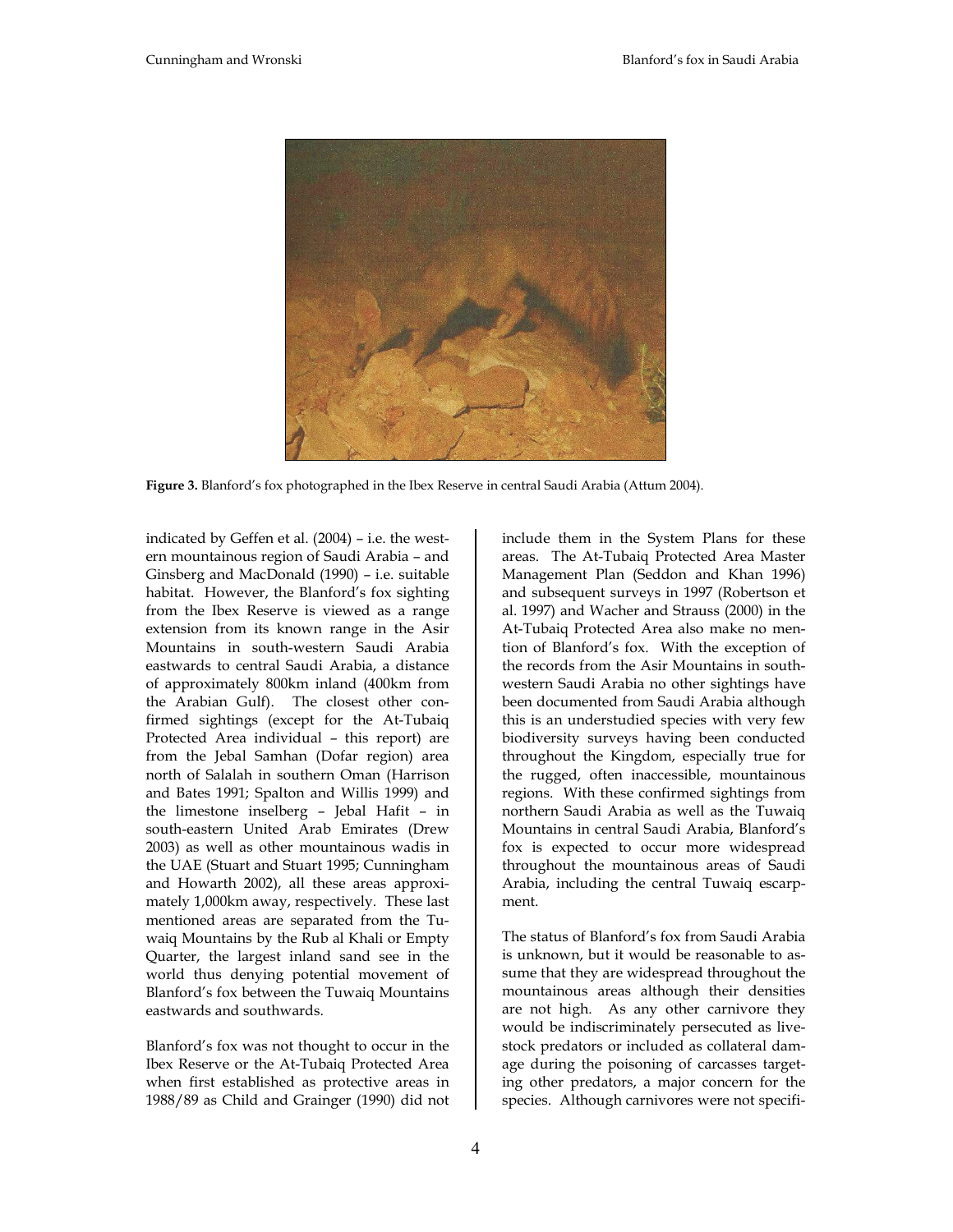cally targeted during the camera trapping sessions in the Ibex Reserve, the fact that so few photographic sightings of them were made over the years in an intensively studied area such as the Ibex Reserve probably indicates low densities of this species. However, the possibility does exist that they occur at higher densities than currently expected in more favourable habitats – i.e. talus slopes, at the base of cliffs and inaccessible smaller rocky wadis. This could however be confirmed with targeted photographic and physical trapping for this species.

The black tail tip of the photographed individuals differs from the Arabian red fox, a congeneric in the Ibex Reserve and the At-Tubaiq Protected Area, which have a white tail tip and Rüppell's fox, which does not occur in the rocky Ibex Reserve, also having a white tail tip (Kingdon 1990; Nader 1990; Harrison and Bates 1991; Duckworth 1996). According to Roberts (1997) the tip of the tail of Blanford's fox is generally black, but may be white in some specimens. In the United Arab Emirates approximately 20% of Blanford's fox trapped, photographed and encountered as road kills have been known to have white tipped tails (Llewellyn-Smith 2000; Cunningham and Howarth 2002).

These opportunistic sightings of Blanford's fox in new regions emphasise the importance of biodiversity surveys in protected areas throughout Saudi Arabia. An increased knowledge of the overall biodiversity can assist wildlife managers in effectively managing protected areas. More information on the distribution and population densities of Blanford's fox would undoubtedly assist wildlife managers and decision makers in determining the conservation status of this little known species from Saudi Arabia.

### **Acknowledgements**

We hereby acknowledge H.H. Prince Bandar bin Saud bin Mohammed Al Saud, Secretary General, NCWCD for his continued support towards conservation efforts in Saudi Arabia. Our appreciation also goes to Ernest Robinson (Director KKWRC, Thumamah) for commenting on a draft of this note.

### **References**

Al-Khalili, A. D. 1993. Ecological Review and the Distribution of Blanford's Fox *Vulpes cana*  Blanford, 1877 (Mammalia: Carnivora: Canidae). *Fauna of Saudi Arabia* 13: 390–396.

Attum, O. 2004. Ibex Reserve: Wildlife biologist final report – April 2004. Unpublished Internal report, King Khalid Wildlife Research Centre, Thumamah, Saudi Arabia.

Child, G. and Grainger, J. 1990. A System Plan for Protected Areas for Wildlife Conservation and Sustainable Rural development in Saudi Arabia – Appendix II. NCWCD, Riyadh, Saudi Arabia. 335 pp.

CITES 2008. CITES Appendices I, II and III. *http://www.cites.org*

Cunningham, P.L. and Howarth, B. 2002. Notes on the distribution and diet of Blandford's fox, *Vulpes cana* Blandford, 1877 from the United Arab Emirates. *Zoology in the Middle East* 27: 21-28.

Drew, C. 2003. A report on a preliminary ecological and environmental survey of Jebel Hafeet. Unpublished Internal Report, Environmental Agency – Abu Dhabi, Abu Dhabi, United Arab Emirates.

Duckworth, W. 1996. Land mammals of Abu Dhabi. In: Osborne, P.E. (ed.) 1996. Desert ecology of Abu Dhabi – a review and recent studies. Pisces Publications, Newbury UK. 236 pp.

Geffen, E., Hefner, R., MacDonald, D.W. and Ucko, M. 1992a. Diet and foraging behaviour of the Blanford's fox, *Vulpes cana*, in Israel. *Journal of Mammalogy* 73: 395–402.

Geffen, E., Hefner, R., MacDonald, D.W. and Ucko, M. 1992b. Habitat selection and home range in the Blanford's fox, *Vulpes cana*: compatibility with the resource dispersion hypothesis. *Oecologia* 91: 75–81.

Geffen, E., Hefner, R., MacDonald, D.W. and Ucko, M. 1992c. Morphological adaptations and seasonal weight changes in Blanford's fox, *Vulpes cana*. *Journal of Arid Environments* 23: 287–292.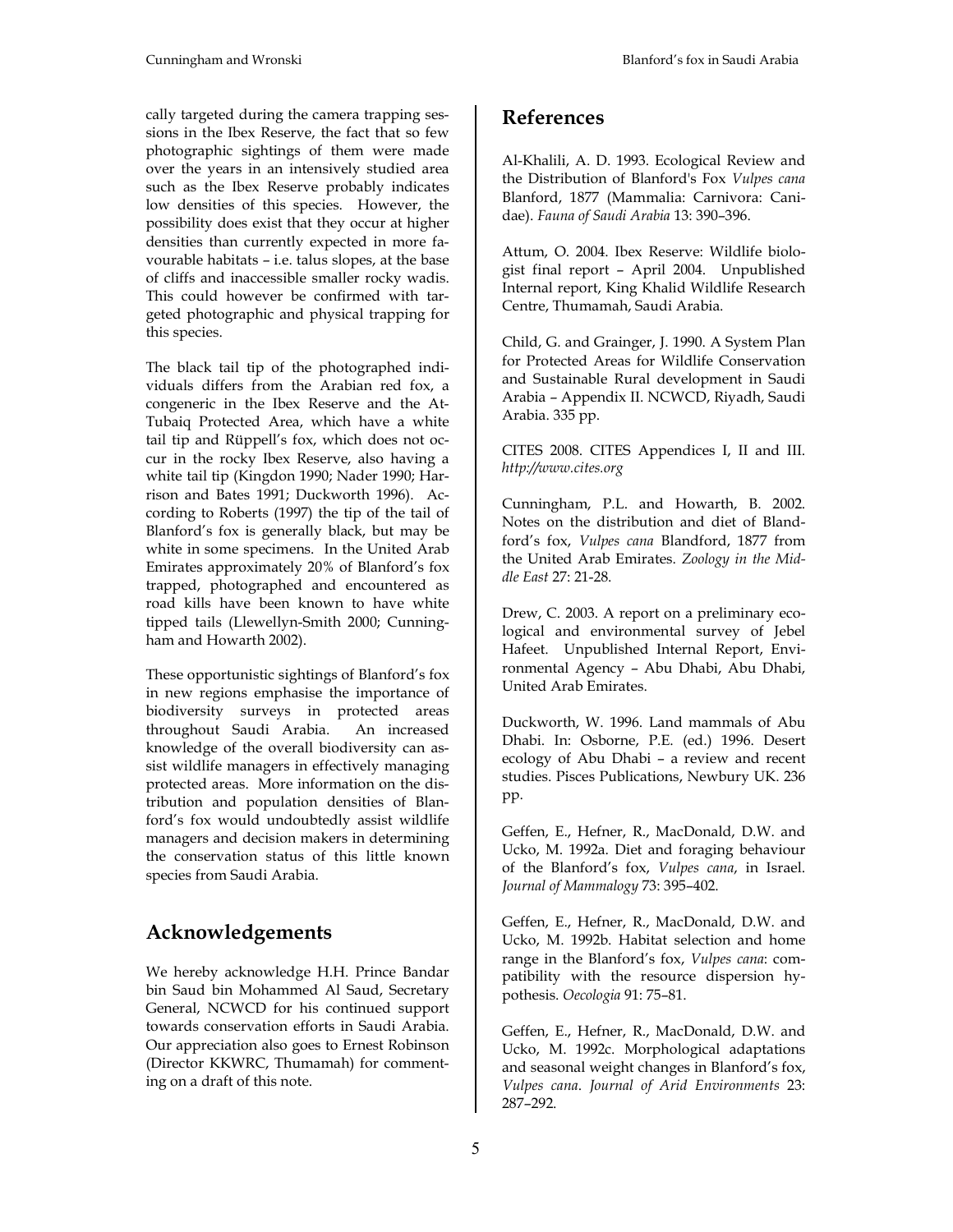Geffen, E., Hefner, R., MacDonald, D.W. and Ucko, M. 1993. Biotope and distribution of Blanford's fox. *Oryx* 27(2): 104–108.

Geffen, E., Hefner, R. and Wright, P. 2004. Blanford's fox *Vulpes cana* Blanford, 1877. In: Sillero-Zubiri, C., Hoffmann, M. and Mac-Donald, D.W. 2004 (eds.) Canids: Foxes, Wolves, Jackals and dogs – 2004 Status Survey and Conservation Action Plan. IUCN/SSC Canid Specialist Group.

Ginsberg, J. R. and Macdonald, D. W. 1990. *Foxes, Wolves, Jackals and Dogs: An Action Plan for the Conservation of Canids*. IUCN, Gland, Switzerland. 116 pp.

Harrison, D.L. and Bates, P. J. J. 1991. *The Mammals of Arabia*. 2nd Edition. Sevenoaks, UK. 354 pp.

IUCN 2009. IUCN Red List of Threatened Species. *http://www.iucnredlist.org/details/23050/0*

Kingdon, J. 1990. *Arabian Mammals*. A Natural History. – London, UK. 279 pp.

Llewellyn-Smith, R. E. 2000. A short note on Blanford's fox, *Vulpes cana*, in the mountains of Ras al-Khaimah. *Tribulus* 10(1): 23–24.

Mendelssohn, H., Yom-Tov, Y., Ilany, G. and Meninger, D. 1987. On the occurrence of Blanford's fox, *Vulpes cana* Blanford 1877, in Israel and Sinai. *Mammalia* 51(3): 459–462.

Nader, I. A. 1990. Checklist of the Mammals of Arabia. *Fauna of Saudi Arabia* 11: 329–381, Basle and Jeddah.

Roberts, T. J. 1997. *The Mammals of Pakistan*. Revised Edition. – Oxford, UK. 361 pp.

Robertson, F., Dunham, K. and Collenette, S. 1997. Report on a visit to At-Tubaiq Protected Area. Unpublished Internal Report, King Khalid Wildlife Research Centre, Thumamah, Saudi Arabia.

Seddon, P.J. and Khan, A.B. 1996. At-Tubaiq Protected Area Master Management Plan: November 1996. National Commission for Wildlife Conservation and Development, Riyadh, Saudi Arabia.

Spalton, A. and Willis, D. 1999. The status of the Arabian leopard in Oman: First results of the Arabian leopard survey. In: M. Fisher, S. A. Ghazanfar and A. Spalton (Eds.), *The Natural History of Oman*. A Festschrift for Michael Gallagher. Leiden, Netherlands. 206 pp.

Stuart, C. and Stuart, T. 1995. First Record of Blanford's fox *Vulpes cana* from south-eastern Arabian Peninsula with notes on the canids of the mountains of the United Arab Emirates. *Minute to Midnight*. Unpublished Internal Report, Arabian Leopard Trust, Dubai.

Stuart, C. and Stuart, T. 2003. Notes on the diet of red fox (*Vulpes vulpes*) and Blanford's fox (*Vulpes cana*) in the montane area of the United Arab Emirates. *Canid News* 6(4) [online]

Wacher, T. and Strauss, M. 2000. At-Tubaiq Protected Area: Field Survey – March 2000. Unpublished Internal Report, King Khalid Wildlife Research Centre, Thumamah, Saudi Arabia.

Wacher, T. 2001. Field surveys – KKWRC Annual Report 2001. Unpublished Annual Report, King Khalid Wildlife Research Centre, Thumamah, Saudi Arabia.

Wakefield, S., Attum, O., Robinson, E.R. and Sandoka, M. 2006. Activity patterns, sex ratio, and group size of mountain gazelle, *Gazella gazella*, during waterhole use in central Saudi Arabia. *Mammalia* 70(1/2): 163-165.

Wronski, T. and Macasero, W. 2008. Evidence of the persistence of Arabian wolves *Canis lupus palipes* in the Ibex Reserve, Saudi Arabia and its preferred prey species. *Zoology in the Middle East* 45:11-18.

Peter Cunningham currently works as an ecologist for the Zoological Society of London (ZSL) at the King Khalid Wildlife Research Centre at Thumamah, north of Riyadh in Saudi Arabia, studying the feeding ecology of reem (sand gazelle *Gazella subgutturosa marica*) in protected areas in Saudi Arabia as well as assisting with the management of the species. Previously he lived and worked in the United Arab Emirates and published extensively on a variety of topics from the region. Most recently he was Head of the Nature Conservation Department at the Polytechnic of Namibia in Windhoek, Namibia.